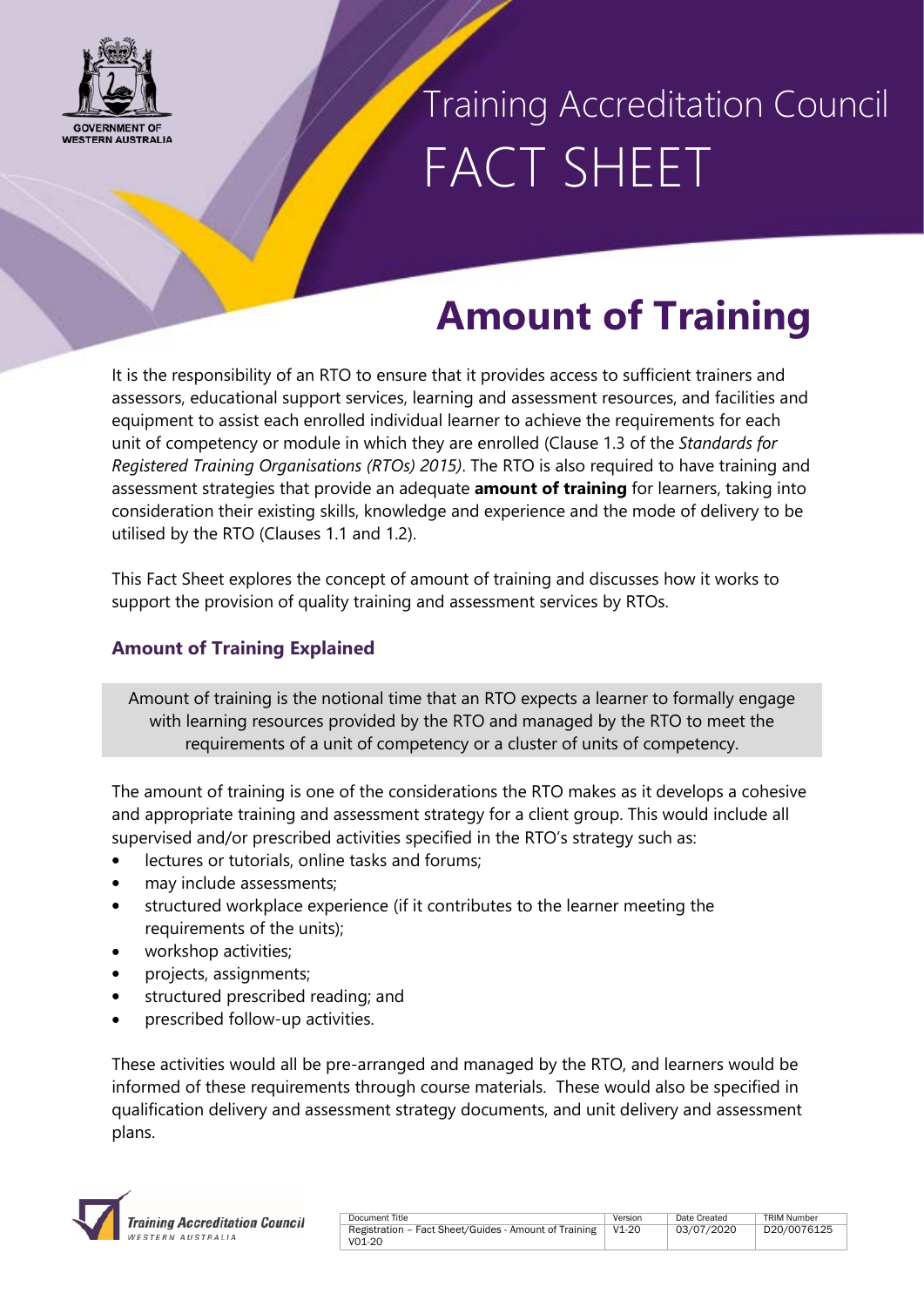The amount of training required by a learner to achieve a qualification/unit depends on:

- the starting point of the learner;
- their learning skills;
- the mode of delivery by the RTO; and
- the breadth and complexity of the skills and knowledge to be acquired.

If the learner has a significant amount of relevant prior experience, it may be that the learner can proceed directly to the assessment process (RPL) for some or all units, so the amount of training will be reduced.

Similarly, if the learner has already achieved some of the units of competency required for the qualification at an RTO, only a proportion of the qualification will need to be delivered and the amount of training will be reduced.

Alternatively, if the learner is facing challenges, such as the need for substantial preparation, learning support, reasonable adjustments and/or personal coaching the amount of training will need to be increased to meet their needs.

The Training Accreditation Council considers assessment is part of training when assessment and learning is integrated e.g. assignments, projects, and these structured activities are considered part of the assessment process. In this case, assessment is included in the amount of training,

Structured time solely for the purpose of assessment should not be considered when determining the amount of training.

The Standards for RTOs (Clause1.2) specifies that the RTO will determine amount of training they provide to learners with regard to:

- 1. The existing knowledge, skills and experience of the learner;
- 2. The mode of delivery; and
- 3. Where a full qualification is not being delivered, the number of units and/or modules being delivered as a proportion of the full qualification.

The following table illustrates how amount of training may be influenced by each of these factors.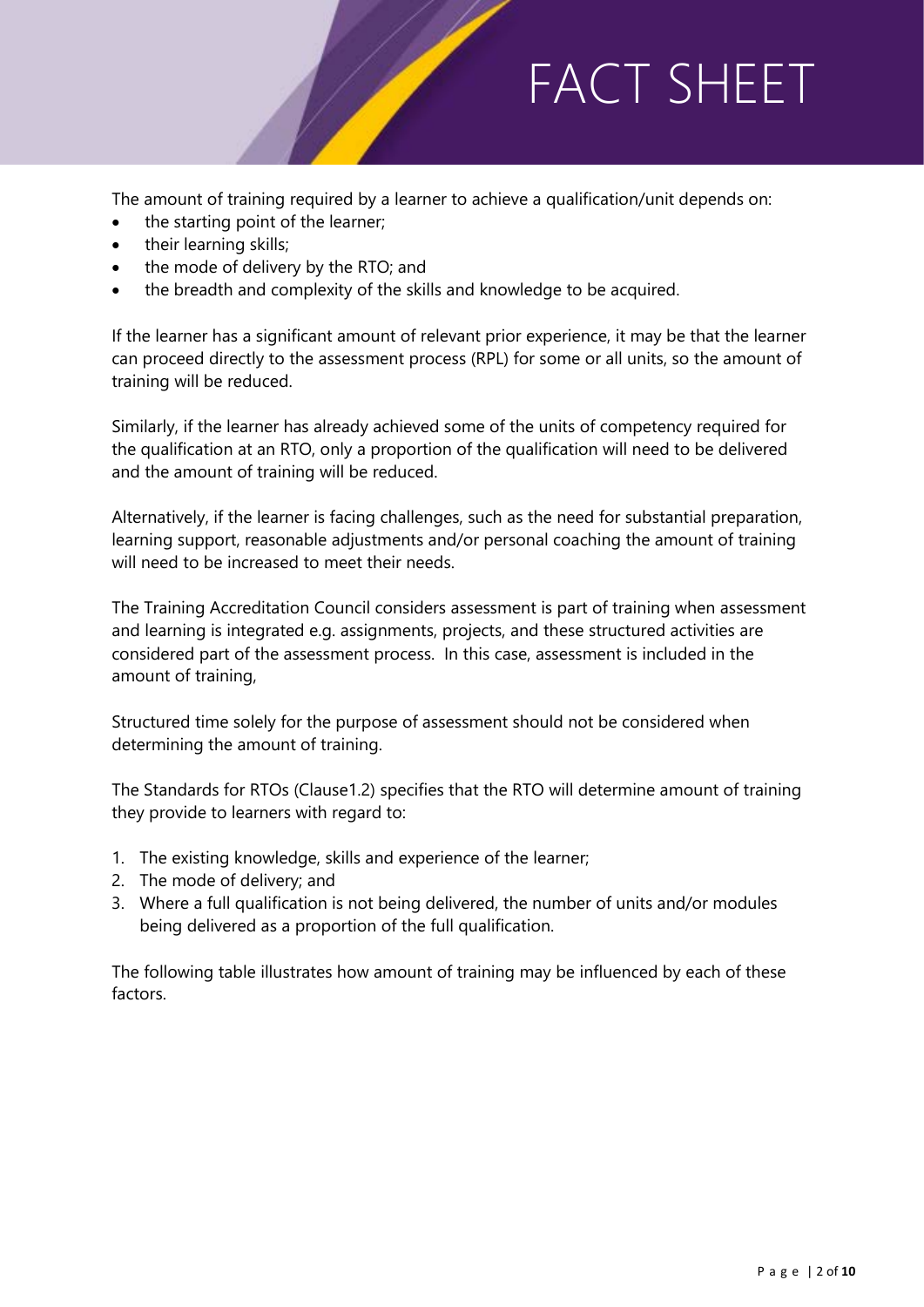### **Example: Influences on Longer / Shorter Amount of Training**

| <b>Shorter</b><br><b>Standard Learner</b>                                 | Longer                                                 |  |
|---------------------------------------------------------------------------|--------------------------------------------------------|--|
| Learners existing skills, knowledge and experience                        |                                                        |  |
| Existing skills and knowledge                                             | No knowledge or skills                                 |  |
| Currently working in industry                                             | Has not worked in industry                             |  |
| Relevant qualifications                                                   | No relevant qualifications                             |  |
|                                                                           | Language, Literacy and<br><b>Numeracy Requirements</b> |  |
| Mode of delivery / RTO resources                                          |                                                        |  |
| Face to face intensive                                                    | Online / correspondence/<br>distance                   |  |
| <b>Full Time</b>                                                          | Trainee / Apprentice                                   |  |
| <b>RPL</b>                                                                | Part Time                                              |  |
| Low number of students per<br>trainer                                     | High number of students per<br>trainer                 |  |
| Resources available for each<br>student simultaneously                    | Resources need to be shared                            |  |
| Classes run every day                                                     | Classes only run once a week                           |  |
| Number of units being delivered as a proportion of the full qualification |                                                        |  |
| Low number of units                                                       | High number of units                                   |  |

#### **Common Misunderstandings, Challenges, Risks and Compliance Issues**

There are four similar terms used to describe training duration:

- volume of learning;
- amount of training;
- nominal duration; and
- course duration.

**Volume of learning** is defined in the [Australian Qualifications Framework \(AQF\)](https://www.aqf.edu.au/sites/aqf/files/volume-of-learning-explanation-v2-2014.pdf) as identifying the "notional duration of all activities required for the achievement of the learning outcomes specified for a particular AQF qualification type. It is expressed in [equivalent full-time years."](https://www.aqf.edu.au/sites/aqf/files/volume-of-learning-explanation-v2-2014.pdf)

**Nominal hours** is a term not used in the AQF or the Standards for RTOs*.* In Western Australia nominal hours are used as a mechanism for funding allocation and refer to the number of hours in which an average student could reasonably be expected to complete the unit. Nominal hours do not usually include time spent by a learner undertaking unsupervised individual activities like assignments, projects and work experience.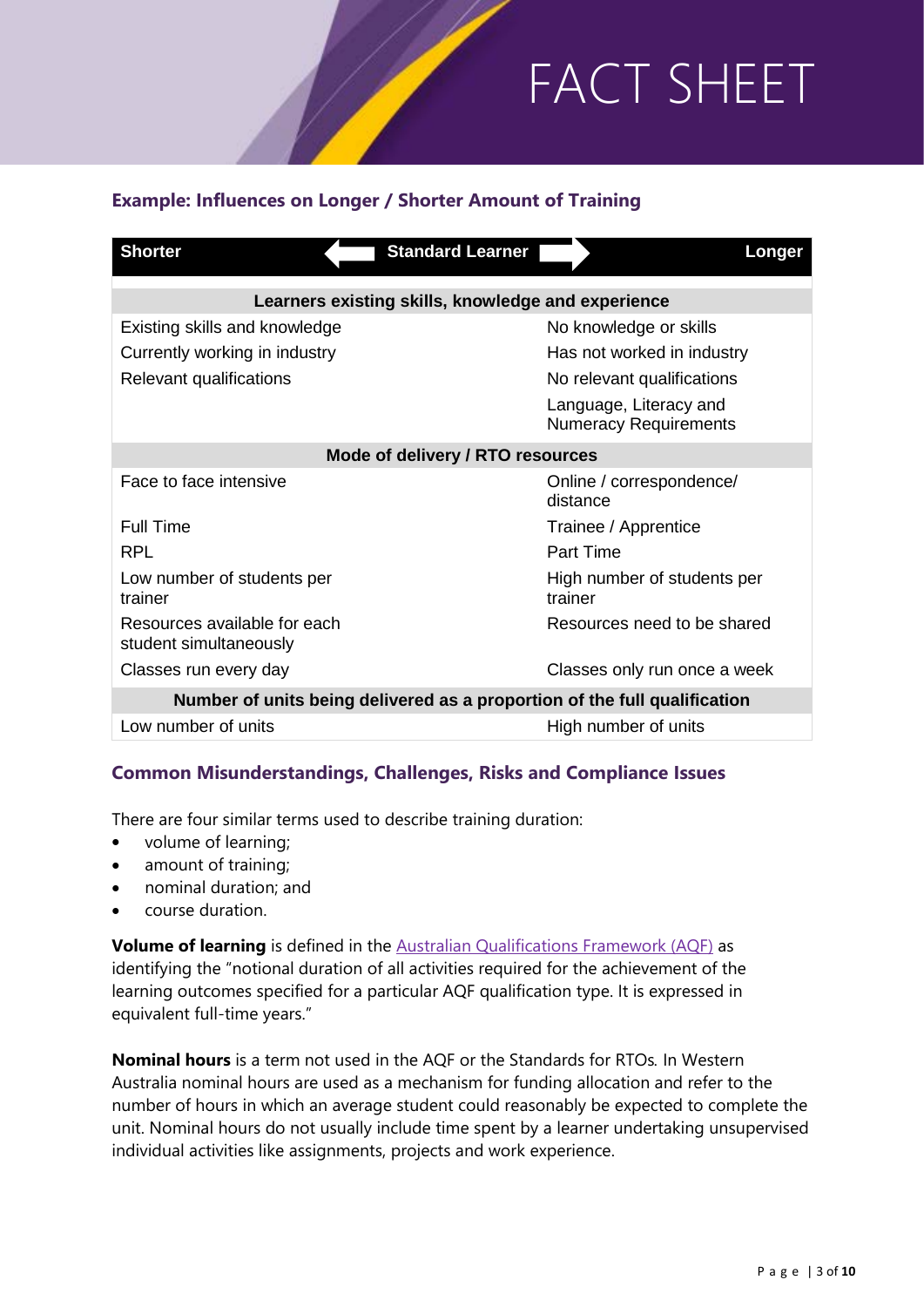**Course duration** is simply the number of days, months or years that need to be set aside to undertake the course from enrolment to completion. This is mentioned in Clause 5.2b(i).

For the purposes of the Standards for RTOs you will only be audited on the **amount of training.**

What is required of an RTO is a reasoned, evidence based and informed account of what extent of engagement is expected of a learner, taking into consideration the existing skills, knowledge and experience of the learner and the mode of delivery (and resources) of the RTO.

It is paramount that the RTO can justify and provide evidence to explain the amount of training it plans to deliver, and evaluates the adequacy of the amount of training during and after delivery.

There are no mathematical formulas that can be used to set the amount of training. The most common issue is that under the pressure of competition, RTOs tend to condense and reduce the amount of training to a level that does not allow learners to learn to the level required. Some reduction may be achievable by changing the mode of delivery or clustering units

#### **Amount of Training, Volume of Learning, Course Duration and Nominal Hours Explained**

| <b>Amount of Training</b>                                                                                                                      | <b>Structured Learning</b>                                                                                                                                                                                                                                                       |  |
|------------------------------------------------------------------------------------------------------------------------------------------------|----------------------------------------------------------------------------------------------------------------------------------------------------------------------------------------------------------------------------------------------------------------------------------|--|
| Taking into consideration:<br>-Learners existing skills,<br>knowledge and experience<br>-Mode of delivery/RTO<br>resources<br>-Number of units | lectures or tutorials, on-line tasks and forums;<br>may include assessments;<br>٠<br>structured workplace experience;<br>٠<br>workshop activities;<br>$\bullet$<br>projects, assignments;<br>$\bullet$<br>structured prescribed reading; and<br>prescribed follow-up activities. |  |
| <b>Volume of Learning</b>                                                                                                                      | <b>Structured Learning</b><br><b>PLUS</b><br><b>Un-Structured Learning</b><br>Private study, preparation & follow-up<br>Self-initiated learning<br>Research                                                                                                                      |  |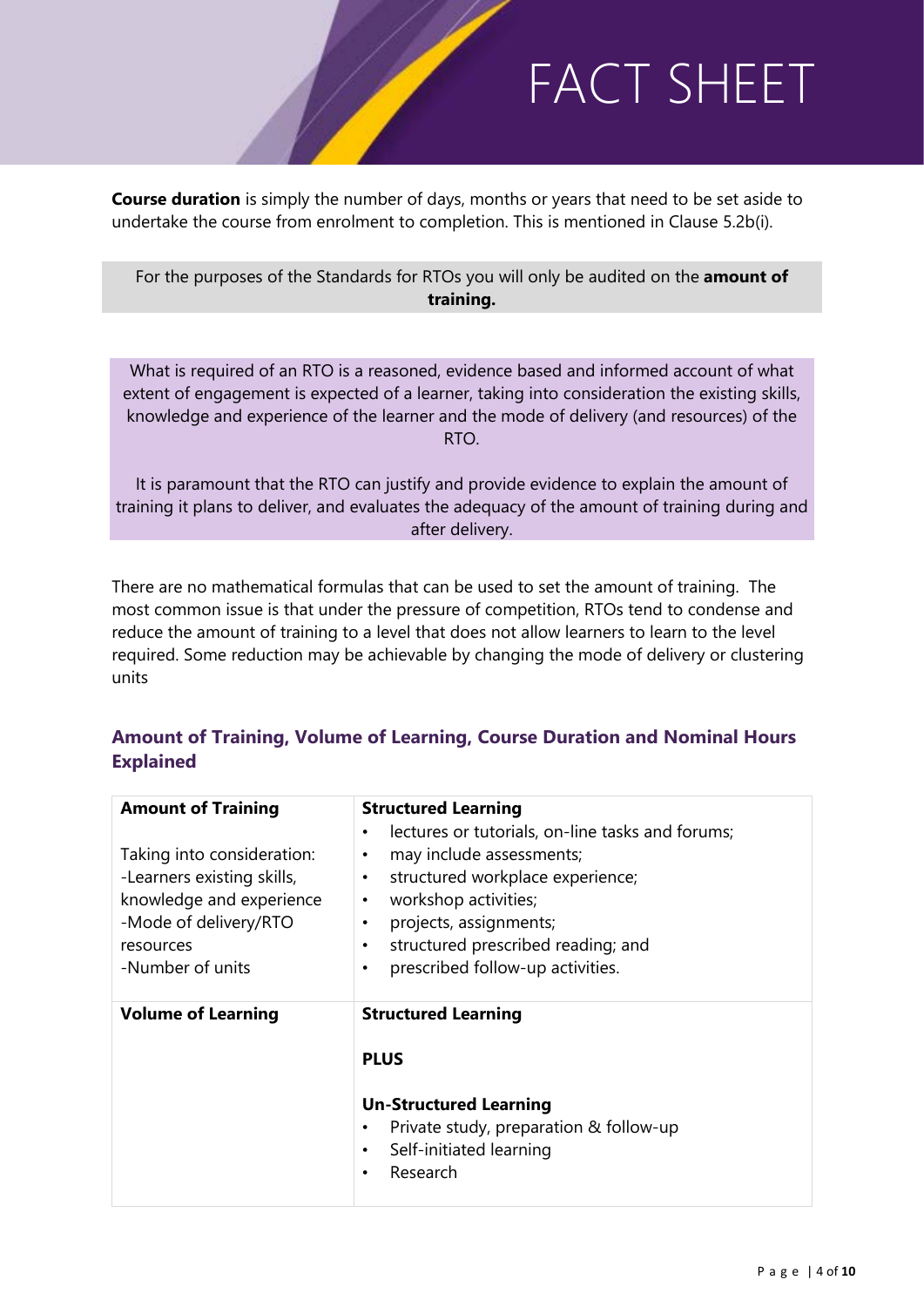| <b>Course Duration</b> | The number of days, months or years to undertake the<br>course from enrolment to completion. |
|------------------------|----------------------------------------------------------------------------------------------|
| <b>Nominal Hours</b>   | Funding mechanism<br>Not a requirement under the AQF or Standards for RTOs                   |

#### **Suggestions for Compliance**

#### **Determining the amount of training before delivery**

At audit it will be expected that the **RTO has applied a logical and systematic approach** to inform the amount of training that is **justifiable**.

As good practice, the RTO should determine an appropriate amount of training during the planning and design phase for each unit of competency or each cluster of units of competency the RTO is delivering.

The RTO should also consider the expectations of industry observed through industry engagement as this may impact on the RTO delivery mode and required resources, and on the amount of training that will be delivered.

For each unit (or cluster), the RTO should consider the characteristics of its learners and the resources available. The RTO should select the mode of delivery of training and assessment and identify all the resources needed for that delivery mode.

Based on this information, the RTO should estimate the amount of time each learner will need to commit to class attendance at lectures or tutorials, on-line tasks and forums, assessments, structured workplace experience, workshop activities, projects, assignments, prescribed pre-reading and prescribed follow-up activities. This is the **amount of training** for that unit or cluster.

The RTO should also estimate the period of time over which it could reasonably expect the student to meet that commitment. This is the **duration of the course**.

This information can be reported in the training delivery and assessment strategies for each unit or cluster and aggregated across all units and/or clusters for the qualification's delivery and assessment strategy document.

The RTO should also consider the possibility that there may be some learners that require a lesser amount of training while some learners may require a greater amount of training. The former might include RPL candidates, fast-tracked learners or learners with credit. The latter might include novice learners, students with LLN challenges, special needs or other learning disadvantages. The RTO course documentation should speculate on what these variations might involve in the amount of training and in the provision of learning resources, support and other services.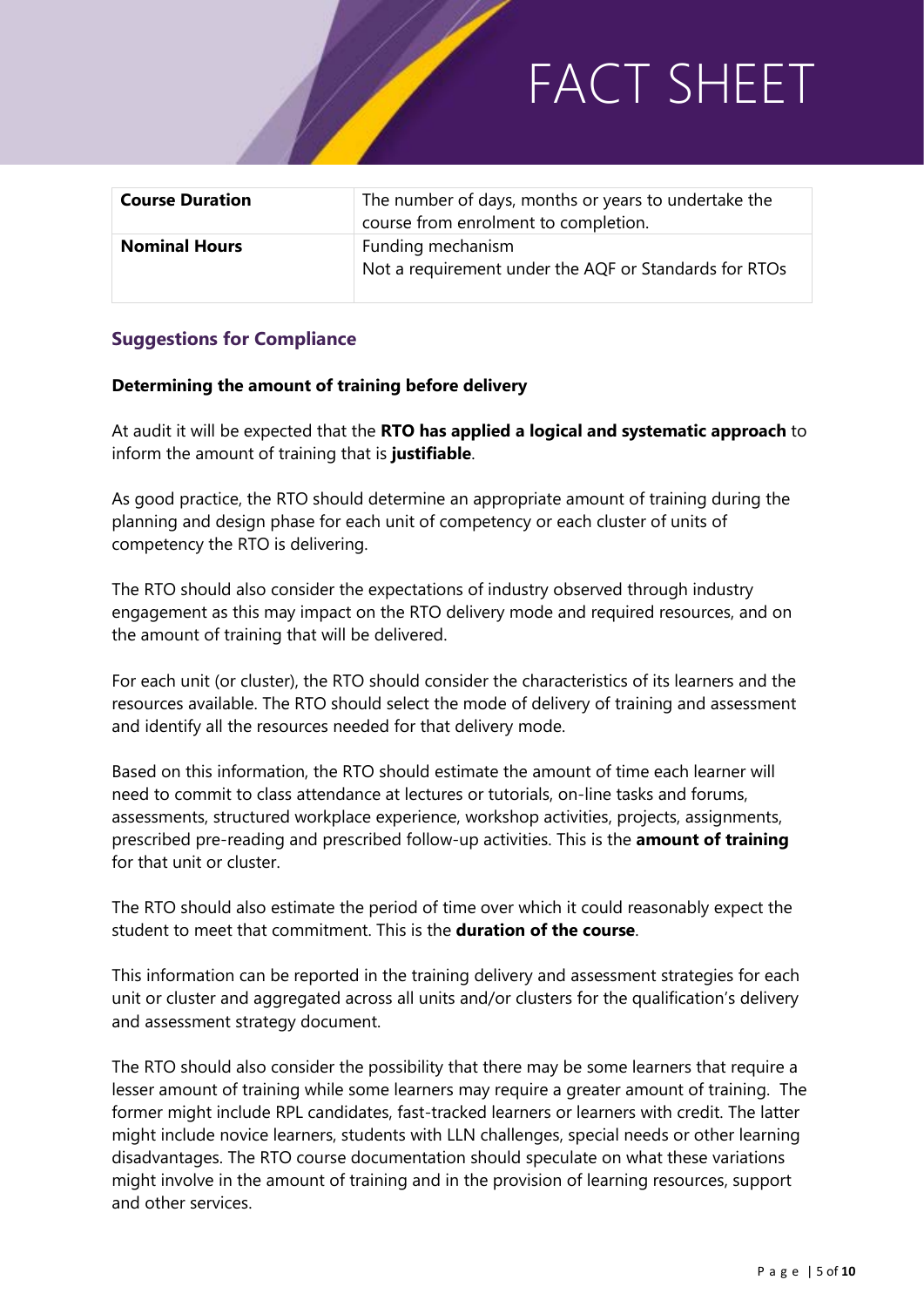These plans will help the RTO demonstrate compliance with Clauses 1.1, 1.2, 1.3 and 1.7 of the Standards for RTOs. As the RTO will be providing much of this information to learners, it will also contribute to meeting the requirements of Clauses 5.1b(i) and (iii).

#### **Adjusting the amount of training during delivery**

The RTO will then need to show how it has adjusted the amount of training during delivery. The plans created in the previous step indicate the estimated amount of training the RTO believes would be required. However once delivery has commenced, RTOs will need to make adjustments to show what really occurred. This is not a weakness, it is a great strength. The RTO needs to have strategies to monitor learner progress (Clause 2.2), and to modify its plans, services and the amount of training to support each learner.

This will not result in the RTO changing its training and assessment strategy document mid delivery, but the RTO should have notes about how it has adjusted and adapted the course. These will contribute to the RTO post course evaluation and the Training and Assessment Strategy document would be updated as part of that course evaluation.

#### **Revising the amount of training after delivery**

Finally, the RTO will show how it has used course evaluation and quality assurance processes to continually improve delivery plans and learner services and to adjust the amount of training (and course duration) to reflect effective practices. (Clauses 2.2b, 2.3 and 2.4)

#### **CASE STUDY**:

#### LEARNER PATHWAY

Represented in the diagram below, a unit of competency can be seen as a target, set in position by its elements (and their performance criteria), knowledge and performance evidence requirements. Competency is achieved when the learner has demonstrated all the requirements of that target. A learner starting at **A** might be instructed through a mode that takes a direct path to the target or may follow a less direct path if using another mode. Their amounts of training will differ because one has a longer path to traverse than another.

Another learner at **B** may have some ground to make up before reaching **A** (such as LLN challenges) so will have a greater amount of training to address those needs. In contrast, some learners may have a much shorter path because of prior learning. One starting at **C** will only need a small amount of training (fast-tracked training), and one at **D** will only need the amount of training associated with assessment (RPL).

The skill of a trainer is to identify the best path for each learner or group of learners to get them to their target competency to ensure that there is an adequate amount of training for them to meet their goals.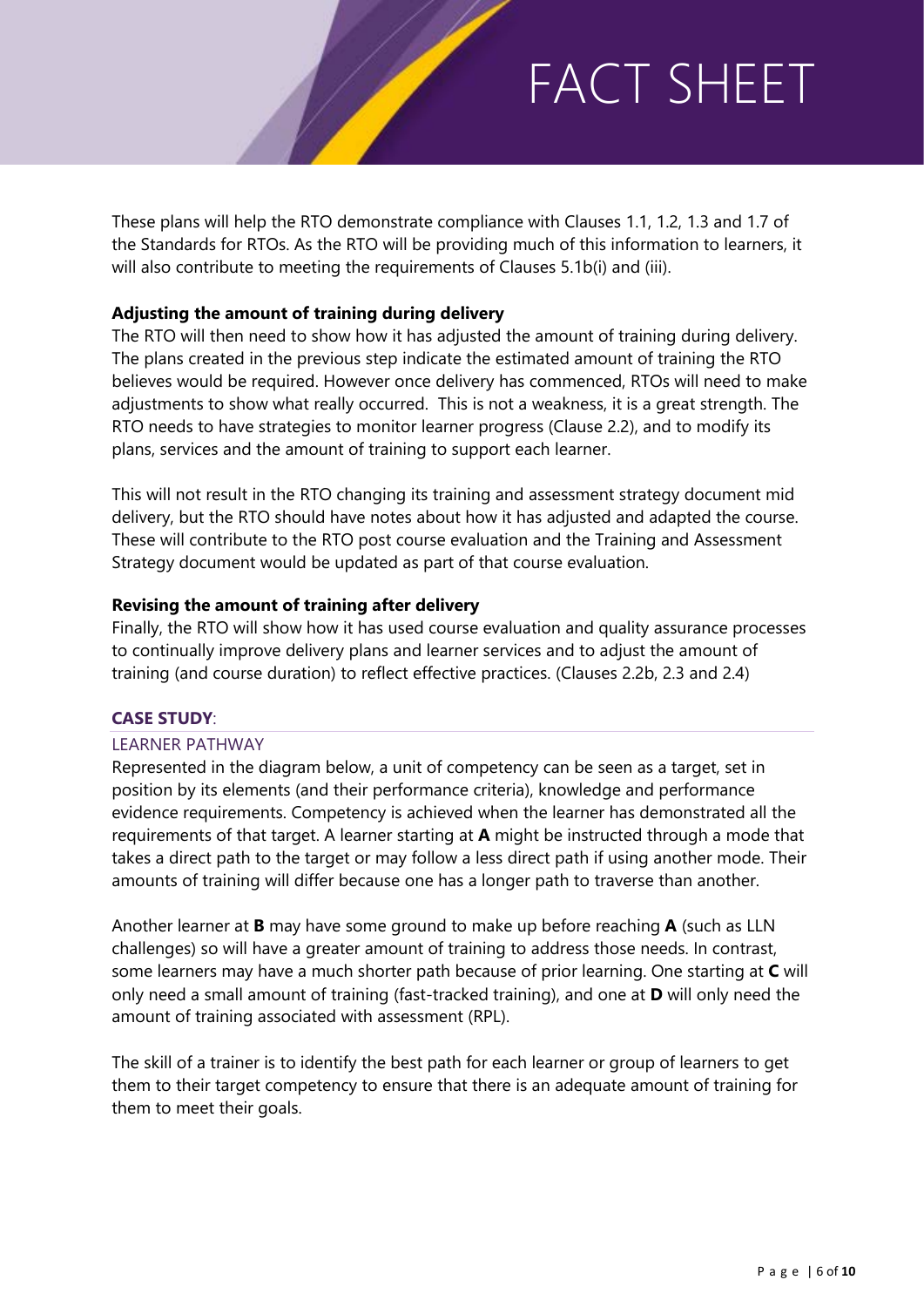

### **CASE STUDY**:

#### CARING TRAINING

Caring Training is an enterprise RTO which delivers *CHC33015 Certificate III in Individual Support*.

Its client cohort comprises employees currently working in individual support roles within the parent residential and home care organisation. Caring Training has developed its training and assessment strategy for *CHC33015 Certificate III in Individual Support* specifically for this client cohort, who have substantial existing skills and knowledge acquired from their current employment.

The strategy sets out that training and assessment will be provided through:

- a series of workshops for theory assessment, and
- practical delivery, which will be conducted at the learners' workplace. Supervisor/third-party reports will be utilised in the practical assessment.

When developing the training and assessment strategy for *CHC33015 Certificate III in Individual Support* Caring Training's HR Manager considered the AQF volume of learning guidelines for a Certificate III qualification. The guidelines recommend that it should take one to two years (or 1200 – 2400 hours) for a learner, who does not hold any of the competencies identified in the relevant units of competency, to develop all the required skills and knowledge for a Certificate III.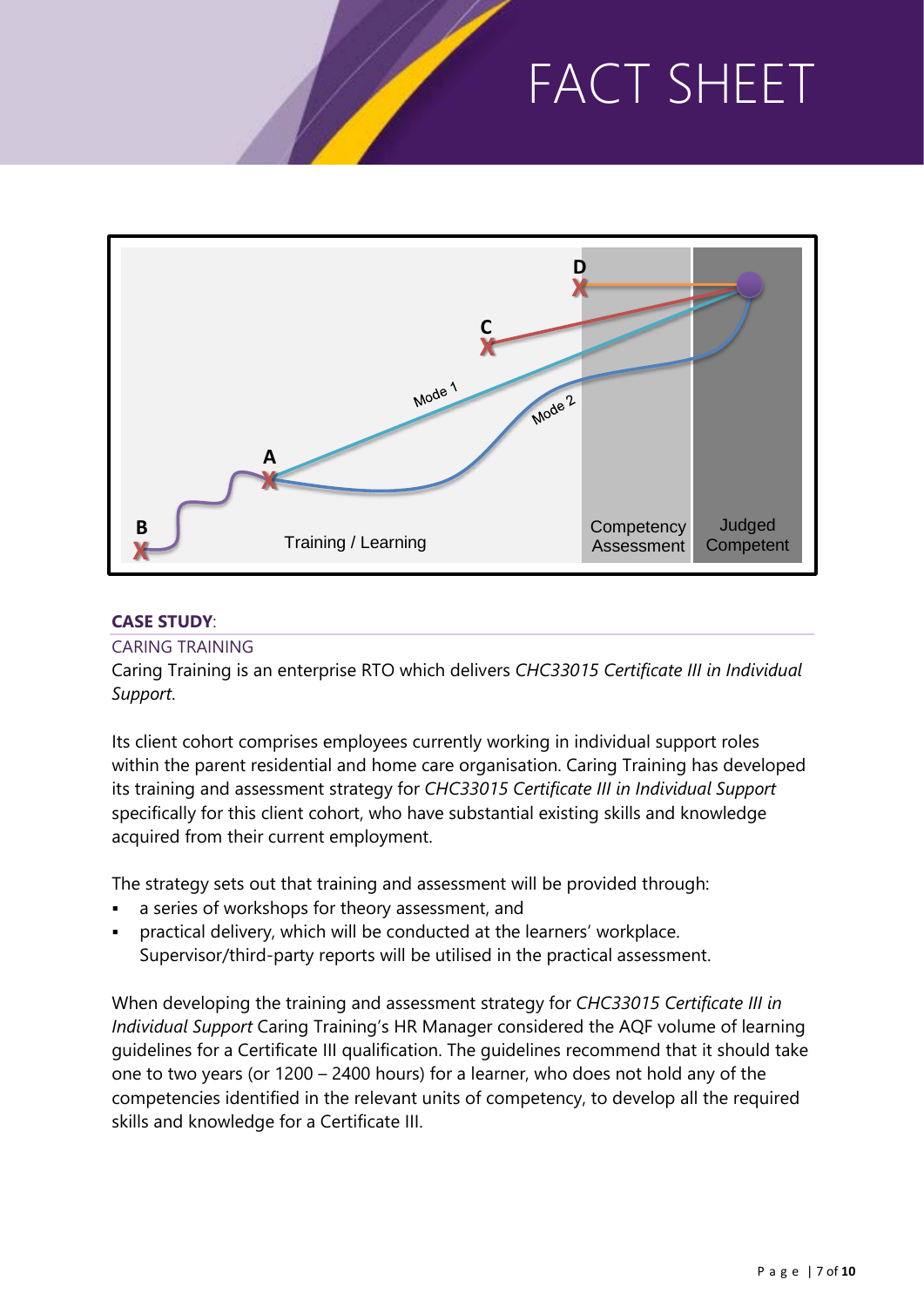As Caring Training's client cohort have existing skills and knowledge, the HR Manager identified that it is appropriate to provide the training and assessment in a shorter timeframe than that recommended by the AQF volume of learning guidelines. The HR manager developed a rationale for the shorter timeframe, which explains that it is expected that:

- learners will be able to obtain RPL for some of the units within the qualification, and
- gap training will be provided for the remainder of the units.

This rationale is included in Caring Training's training and assessment strategy for *CHC33015 Certificate III in Individual Support* and is supported by two key processes.

Firstly, Caring Training has undertaken a mapping exercise to align its operating procedures and internal training to the content of the units of competency. In this way they have been able to determine the knowledge and skill that their staff should already have as a result of their employment.

Secondly, Caring Training holds interviews with learners prior to the commencement of study to:

- confirm the learners' previous knowledge, skill and experience;
- obtain copies of the learner's resume and any qualifications or previous study associated with operations; and
- develop an individual training plan for each employee.

The outcomes of these two processes influence the RTO's training and assessment strategy for this qualification.

If required, Caring Training can provide additional teaching and learning activities to ensure that learners:

- gain all relevant skills and knowledge, and
- are able to successfully complete *CHC33015 Certificate III in Individual Support*.

All documented evidence acquired from the mapping, learners' interviews and individual training plans is securely retained and is readily available to be produced in the event of an audit.

#### **CASE STUDY**:

#### CLUSTERED DELIVERY

Awesome RTO are providing training and assessment for *RII30815 Certificate III in Civil Construction Plant Operations*. The qualification has several units of competency where there is substantial overlap in the knowledge evidence requirements. An example is provided below using 2 units of competency *RIIMPO318F Conduct civil construction skid steer loader operations (Release 1)* and *RIIMPO321F Conduct civil construction wheeled front end loader operations (Release 2).*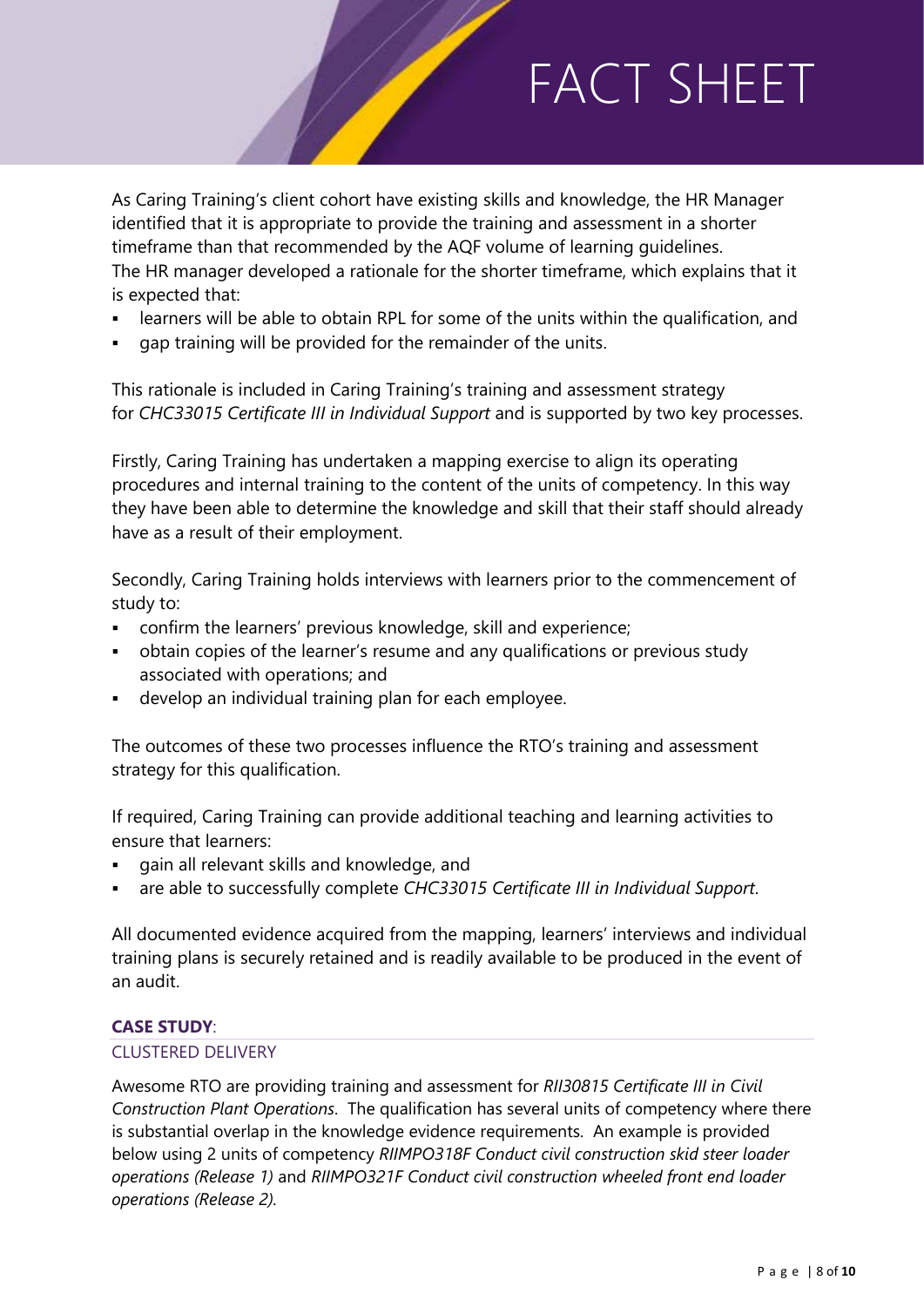| The candidate must demonstrate knowledge of the following<br>when conducting civil construction skid steer loader operations: | The candidate must demonstrate knowledge of the following when<br>conducting civil construction wheeled front end loader operations: |
|-------------------------------------------------------------------------------------------------------------------------------|--------------------------------------------------------------------------------------------------------------------------------------|
| ground conditions                                                                                                             | ground conditions<br>٠                                                                                                               |
| isolation procedures                                                                                                          | isolation procedures<br>۰                                                                                                            |
| equipment processes, technical capability and limitations                                                                     | equipment processes, technical capability and limitations<br>۰                                                                       |
| preparation for fire/accident/emergency                                                                                       | preparation for fire/accident/emergency<br>٠                                                                                         |
| signs of operator fatigue and how it should be managed                                                                        | signs of operator fatigue and how it should be managed<br>٠                                                                          |
| interpretation of drawings and sketches                                                                                       | drawings and sketches<br>۰                                                                                                           |
| site isolation and traffic control responsibilities and<br>authorities                                                        | site isolation and traffic control responsibilities and authorities<br>۰                                                             |
| Civil construction terminology                                                                                                | Civil construction terminology<br>۰                                                                                                  |
| project quality requirements<br>٠                                                                                             | project quality requirements<br>٠                                                                                                    |
| basic principles of soil technology and soil compaction for<br>civil works                                                    | basic principles of soil technology and soil compaction for civil<br>works                                                           |
| basic earthworks calculations                                                                                                 | basic earthworks calculations<br>٠                                                                                                   |
| Civil construction activity sequences of road construction,<br>٠<br>earthworks and drainage                                   | Civil construction activity sequences of road construction,<br>۰<br>earthworks and drainage                                          |
| methods for calculating safe working loads                                                                                    | methods for calculating safe working loads<br>٠                                                                                      |
| operational, maintenance and basic diagnostics                                                                                | operational, maintenance and basic diagnostics                                                                                       |
| housekeeping activities                                                                                                       | housekeeping activities<br>۰                                                                                                         |
| vehicle refuelling requirements and procedures                                                                                | vehicle refuelling requirements and procedures                                                                                       |

Awesome RTO have undertaken analysis to determine which of these requirements is truly identical and which needs to be taught and assessed individually. The analysis showed that there are in fact three situations the RTO must address.

#### **1. The knowledge is identical across the units**

In this situation the knowledge can be clustered for delivery and assessment. An example from the table above would be 'Civil construction terminology' or 'basic earthworks calculations'. Because these can be clustered together, the amount of training is reduced as the content not delivered multiple times for every unit and the assessment evidence collected is used in multiple units.

### **2. The knowledge is similar identical across the units but must be demonstrated in a different context for each machine**

In this situation the knowledge has a significant overlap but there are aspects of it that are different for each machine. An example from the table might be housekeeping activities. There are common activities such as disposing of waste, parking the machines, but there are also differences in terms of the way the machine must be parked, the position of attachments, cleaning routines for the machines. In this example the amount of training required will be reduced slightly, as the truly common aspects are not delivered multiple times for every unit and the assessment evidence collected is used in multiple units. However, those aspects of the statements that are different for each machine must be delivered and assessed for each unit of competency and as a result, the amount of training for those aspects would not change.